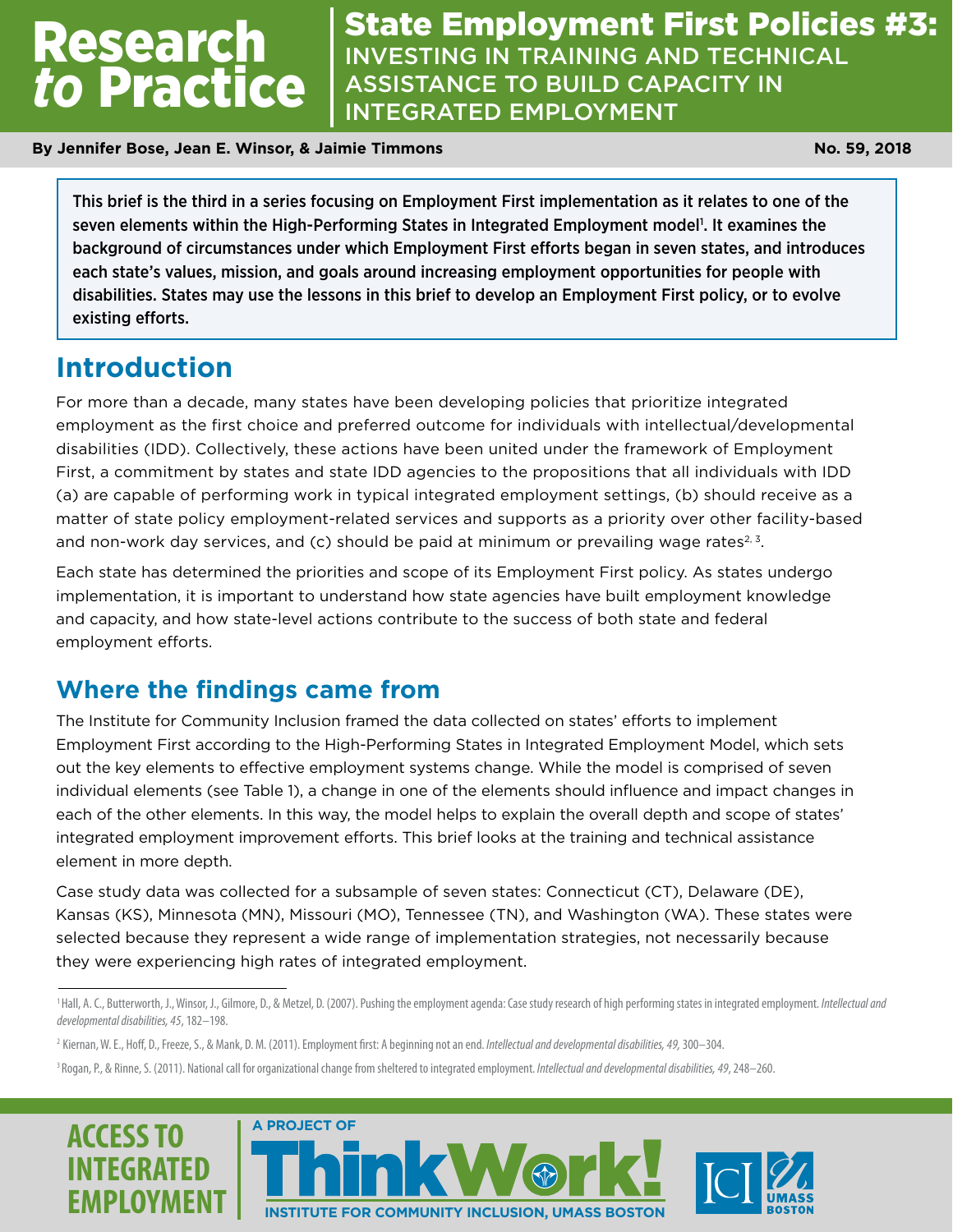#### **TABLE 1: ELEMENTS OF HIGH-PERFORMING STATES IN INTEGRATED EMPLOYMENT MODEL**

| Leadership                                     | Local and state level administrators are clearly identifiable as "champions" for employment.                                                                                                                                                                             |
|------------------------------------------------|--------------------------------------------------------------------------------------------------------------------------------------------------------------------------------------------------------------------------------------------------------------------------|
| <b>Strategic goals and operating policy</b>    | State mission, goals and operating policies emphasize employment as a preferred outcome.                                                                                                                                                                                 |
| <b>Financing and contracting methods</b>       | Funding mechanisms and contracts with providers emphasize employment as the preferred outcome.                                                                                                                                                                           |
| <b>Training and technical assistance</b>       | There is a sustained and significant investment in employment-related training and technical assistance.                                                                                                                                                                 |
| Interagency collaboration and partnership      | Through interagency agreements and relationships, provider collaboration, and outreach to stakeholders,<br>employment is shared as a common goal.                                                                                                                        |
| Services and service innovation                | The state IDD agency works to create opportunities for providers, individuals, and families to make<br>optimum use of the resources available for employment; includes disseminating information related to<br>creative strategies to support individuals in employment. |
| Performance measurement and data<br>management | Comprehensive data systems that are used as a strategic planning tool to further the state's goals of<br>increasing employment.                                                                                                                                          |

## **Findings**

Findings showed a range of state strategies for building capacity:

- Offering training on service definitions, guidelines, and related legislation
- Developing statewide infrastructures to support integrated employment
- Offering training on best practices in the provision of integrated employment supports
- Investing in professional credentialing for employment support professionals
- Building employment-related advocacy skills of individuals with IDD
- Providing opportunities for conference participation

#### **Offering training on service definitions, guidelines, and related legislation.**

Missouri's IDD agency conducted statewide training on service definitions and individualized support plan guidelines for employment. MO also trained staff on the impact of the Center for Medicare and Medicaid's Home and Community-Based Services community settings rule and pre-vocational guidance on employment, and national trends related to federal Department of Justice efforts to enforce the Americans with Disabilities Act and Olmstead ruling on employment services.

#### **Developing statewide infrastructures to support integrated employment.**

Beginning in 2011, the KS VR agency funded the Great Expectations Employment Initiative. Working with 12 employment providers in two areas of the state, the project looked at what interventions were needed at the individual, provider, and systems levels to improve integrated employment outcomes. The goal was to collect data on the challenges to employment at all three levels, and to use the data to make systematic changes to the service system.

The Minnesota Employment Learning Community (**[https://mn.gov/dhs/partners-and-providers/news](https://mn.gov/dhs/partners-and-providers/news-initiatives-reports-workgroups/long-term-services-and-supports/minnesota-employment-learning-community/)[initiatives-reports-workgroups/long-term-services-and-supports/minnesota-employment-learning](https://mn.gov/dhs/partners-and-providers/news-initiatives-reports-workgroups/long-term-services-and-supports/minnesota-employment-learning-community/)[community/](https://mn.gov/dhs/partners-and-providers/news-initiatives-reports-workgroups/long-term-services-and-supports/minnesota-employment-learning-community/)**), begun in 2014, is a partnership between the MN departments of Human Services, Employment and Economic Development and Education. The statewide initiative works to share knowledge and build support for Employment First in communities across the state.

MO's Show-Me-Careers project (**[https://ihd.umkc.edu/show-me-careers-missouris-transition-to](https://ihd.umkc.edu/show-me-careers-missouris-transition-to-employment-collaborative/)[employment-collaborative/](https://ihd.umkc.edu/show-me-careers-missouris-transition-to-employment-collaborative/)**), part of the Administration on Intellectual and Developmental Disabilities Partnerships in Employment grant, developed a framework to identify, expand, and share effective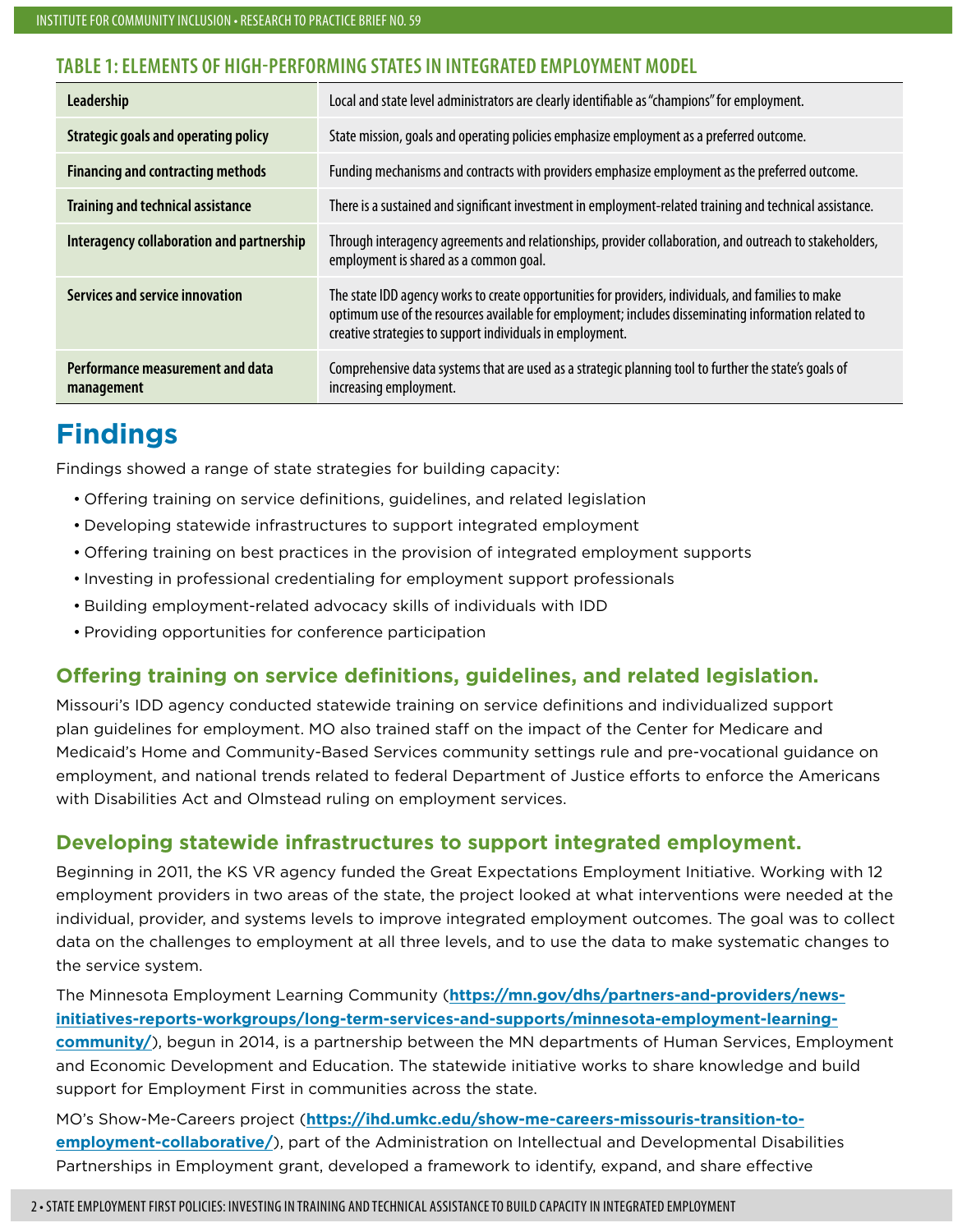school-to-work practices and guide local consortium efforts. The framework was also used to review and identify funding, policy, and other changes to expand these practices on a community and statewide basis. The practices are based on the guiding principles of the High-Performing States in Integrated Employment Model.

#### **Offering training on best practices in providing integrated employment supports.**

TN's state IDD agency requires training for employment support professionals on job development, job coaching, best practices in employment supports, customized employment, and Discovery. Regional employment and day service coordinators are also available to provide technical assistance to employment support professionals with billing, documentation, and customized employment, and with the Discovery process.

In CT, a one-time state-level allocation was offered to community rehabilitation providers to cover the costs of sending employment support professionals to training and pay for substitute staff. With assistance from the State Employment Leadership Network (**[www.selnhub.org/home](http://www.selnhub.org/home)**), MO's IDD agency set requirements for mandatory training for vendor agencies providing employment services. MO has regional employment coordinators throughout the state who currently provide this training.

#### **Investing in professional credentialing for employment support professionals.**

In MO, the IDD agency and key partners such as the Show-Me-Careers project (described above) invested in increasing the competency of employment support professionals by offering free access to the web-based College of Employment Services (CES). CES is an accredited, self-directed suite of courses for employment support professionals (**[http://directcourseonline.com/employment-services/](http://directcourseonline.com/employment)**). All employment support professionals in the state have completed the CES training, and a quality enhancement process is in place to track compliance and ensure additional training in areas of challenge.

In WA, the Washington Initiative for Supported Employment (WISE) brokers most of the state's training and technical assistance. Their work is funded in part by the Washington State Developmental Disabilities Administration, counties and other partners. Through a partnership with the Washington Developmental Disabilities Administration, WISE offers online training to meet state certification requirements for employment professionals (**[www.gowise.org/training/wa-state-dda-online-courses/](http://www.gowise.org/training/wa-state-dda-online-courses/)**). WISE also has partnered with Highline Community College to develop and provide a certification program for employment support professionals. (**[www.gowise.org/what-we-do/highline-college/](http://www.gowise.org/what-we-do/highline-college/)**).

#### **Building employment-related advocacy skills of people with IDD.**

In CT, the IDD agency focused resources and attention on supporting the efforts of people with IDD. They are involved in the Youth Leadership Forum (**[www.ctylp.org](http://www.ctylp.org)**/), which provides training on self-advocacy and leadership skills to youth with IDD. In addition, the state IDD agency has collaborated with People First of CT to develop Employment Idol, a video series highlighting the experiences of people in integrated employment. The state IDD agency also supports ten self-advocacy coordinators, peer advocates working regionally with employment staff and service providers to promote employment.

#### **Providing opportunities for conference participation.**

 In 2013, the Delaware IDD agency partnered with the Department of Education to attend the National Secondary Transition Technical Assistance Center's Annual Capacity-Building Institute. Connecticut's IDD, vocational rehabilitation, and education agencies partnered to bring together providers, self-advocates and families for conferences that covered customized employment and benefits planning. During 2014 and 2015, MO developed and implemented a statewide Transition Training Institute, bringing together special education directors and teachers, general education administrators, counselors, and staff from the local VR and IDD agencies to learn evidence-based practices that improve transition services.